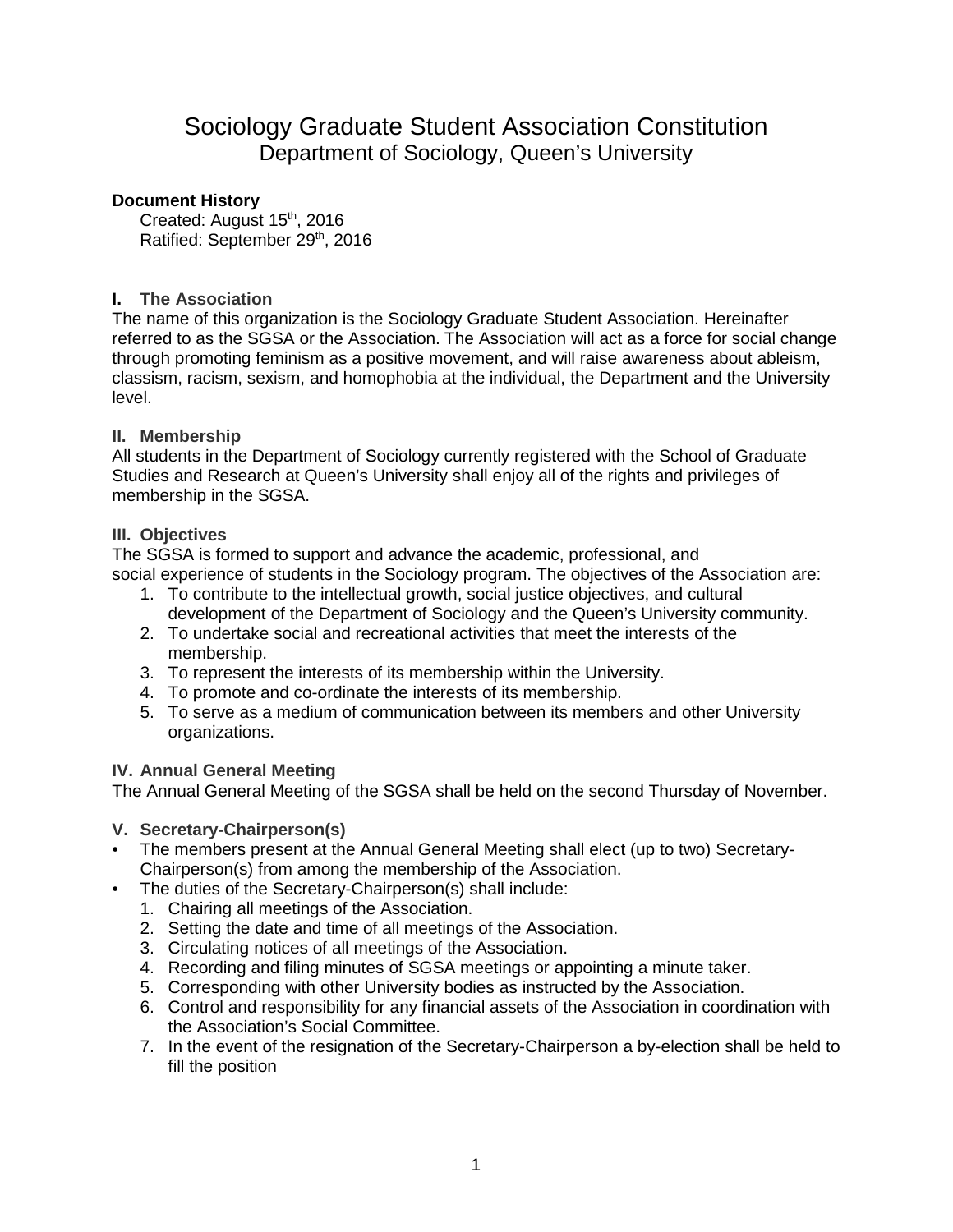## **VI. Meetings**

- The Association shall meet at least once a month immediately prior to regular Departmental or Graduate Studies Committee Meetings.
- Meetings shall be conducted in accordance with Roberts Rules of Order.
- There shall be an Orientation Meeting each September.
- All meetings will begin with a Traditional Territory Acknowledgement that pays respect to the traditional inhabitants of the land on which Queen's University is located. It will be as follows: "The Association would like to acknowledge that Queen's University is situated on the traditional territory of the Anishinaabe and Haudenosaunee, a place which has long served as a site of meeting and exchange amongst nations."

#### **VII.Quorum**

- The quorum for all meetings of the Association shall be seven on-campus members of the Association.
- The quorum for the Annual General Meeting shall be equal to one-third of the on-campus membership of the Association.
- If at any meeting of the SGSA (including the Annual General Meeting) quorum is not attained, then another meeting of the Association shall be held one week later, with proper notice given to all members. This second meeting shall be treated as valid irrespective of any quorum requirements.

## **VIII. Elections**

At its first regular meeting in September the Association shall elect representatives and alternate for terms of one (1) year to:

- The Appointments and Renewal, Tenure and Promotion (RTP) Committee (1 MA, 1PhD)
- The Departmental Meeting Representatives (1 MA, 1 PhD)
- The Graduate Studies Committee (2 MA, 1 PhD)
- The Equity Committee
- The Ethics Review Committee (1)
- The Society of Graduate and Professional Students (SGPS) (1)
- The Public Service Alliance of Canada (PSAC) Local 901 Steward (1)
- Any other body requiring or requesting representatives of Graduate Students of the Department of Sociology
- As well as selecting members of the Association's Social Committee (2-4), and Professional Development Committee (2-4)

In the event of the resignation of any delegate or alternate, by-elections shall be held at the first possible meeting.

# **IX. Instructions to Delegates**

Persons elected to positions by the Association shall:

- Act as delegates of the Association to the bodies to which they are elected.
- Express the wishes of graduate students as established by the Association in accordance with its Constitution.
- Act in accordance with Queen's Equity Employment Policy, and seek out formal training where required.
- Report to the Association as fully as possible the issues and concerns raised in those bodies.
- Seek instruction from the Association on all matters affecting its membership.
- Notwithstanding any of the above, when instructed by the Association, present only the views authorized by the Association.
- Any persons elected by the SGSA may be recalled at any time by a two-thirds vote of